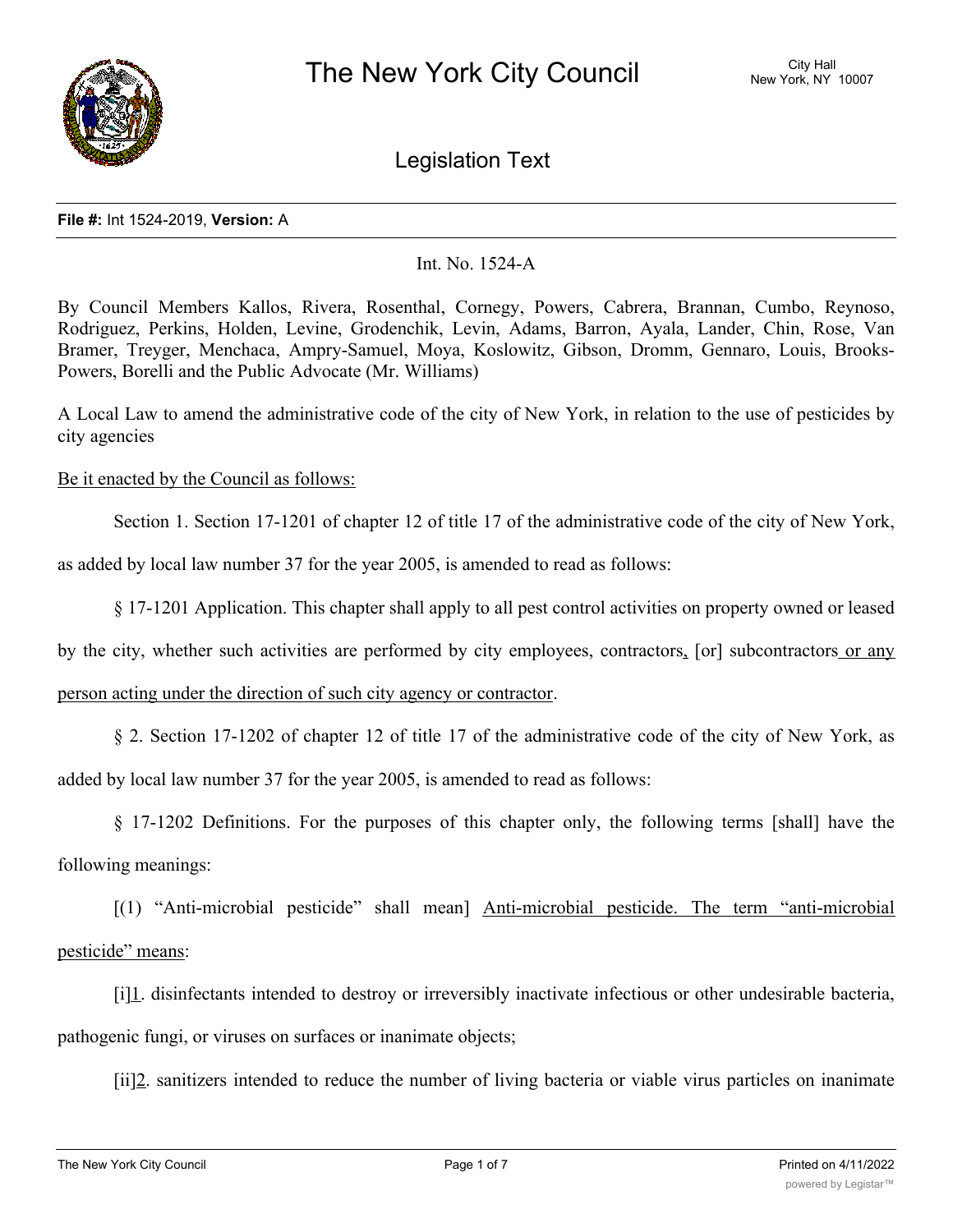## **File #:** Int 1524-2019, **Version:** A

surfaces, in water, or in air;

[iii]3. bacteriostats intended to inhibit the growth of bacteria in the presence of moisture;

[iv]4. sterilizers intended to destroy viruses and all living bacteria, fungi and their spores, on inanimate surfaces;

[v]5. fungicides and fungistats intended to inhibit the growth of, or destroy, fungi (including yeasts), pathogenic to humans or other animals on inanimate surfaces; and

[vi]6. commodity preservatives and protectants intended to inhibit the growth of, or destroy bacteria in or on raw materials (such as adhesives and plastics) used in manufacturing, or manufactured products (such as fuel, textiles, lubricants, and paints), but not those utilized in the pulp and paper process or cooling towers.

[(2) "Biological pesticide" shall mean] Biological pesticide. The term "biological pesticide" means a pesticide which is a naturally occurring substance that controls pests and microorganisms.

[(3) "City agency" shall mean] City agency. The term "city agency" means a city, county, borough, administration, department, division, bureau, board or commission, or a corporation, institution or agency of government, the expenses of which are paid in whole or in part from the city treasury.

[(4) "Contractor" shall mean] Contractor. The term "contractor" means any person or entity that enters into a contract with a city agency, or any person or entity that enters into an agreement with such person or entity to perform work or provide labor or services related to such contract.

Park or other property under the jurisdiction of the department of parks and recreation. The term "park or other property under the jurisdiction of the department of parks and recreation" means public parks, beaches, waters and land under water, pools, boardwalks, marinas, playgrounds, recreation centers and all other property under the jurisdiction, charge or control of the department of parks and recreation.

[(5) "Pest" shall mean] Pest. The term "pest" means:

[i]1. any insect, rodent, fungus, or weed; or

[ii]2. any other form of terrestrial or aquatic plant or animal life or virus, bacteria or other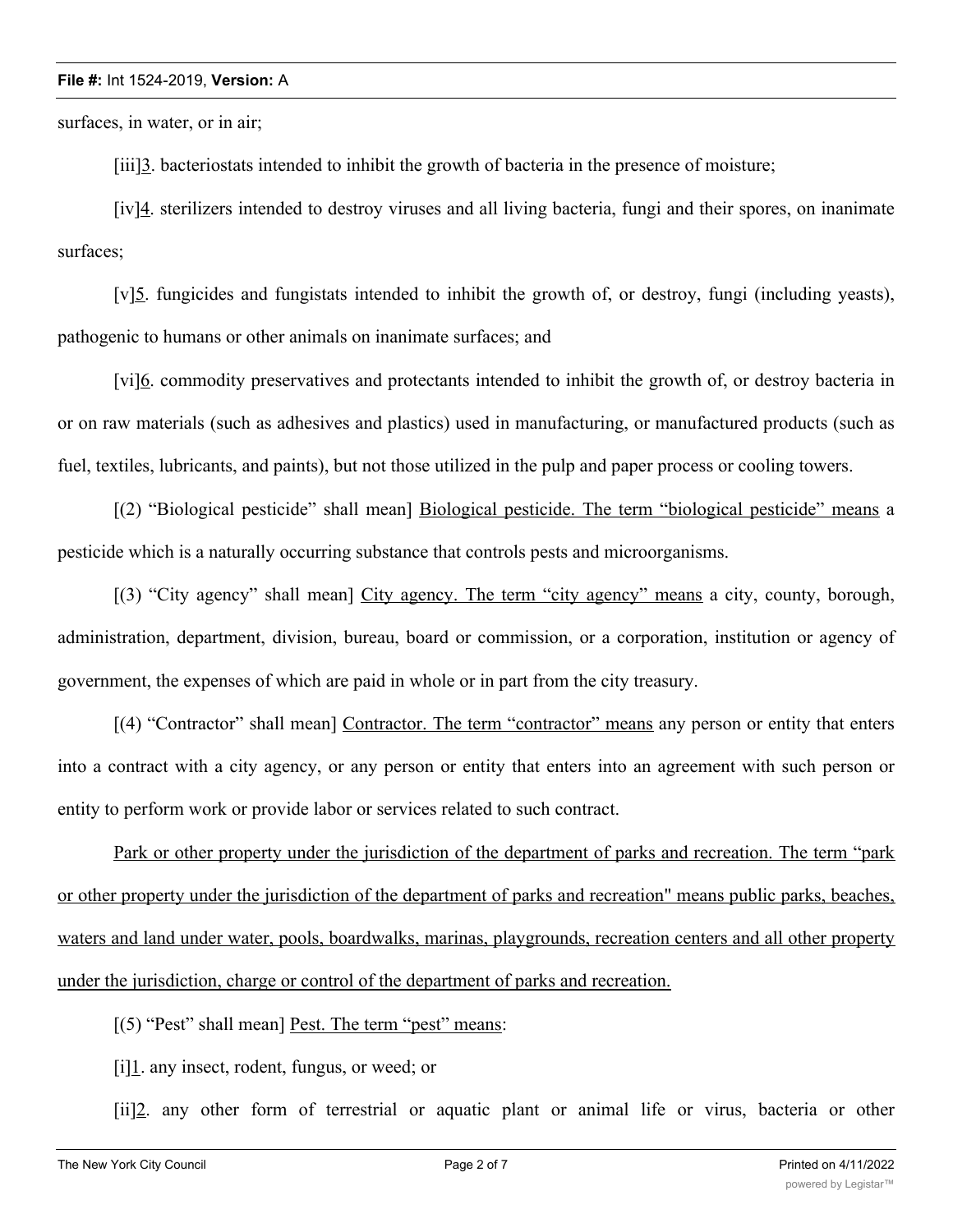microorganism (except viruses, bacteria or other microorganisms on or in living human or other living animals) which the commissioner of environmental conservation declares to be a pest.

[(6) "Pesticide" shall mean] Pesticide. The term "pesticide" means:

[i][1]. any substance or mixture of substances intended for preventing, destroying, repelling, or mitigating any pest; or

[ii]2. any substance or mixture of substances intended for use as a plant regulator, defoliant, or desiccant.

Playground. The term "playground" means an outdoor area open to the public where children play, which contains play equipment such as a sliding board, swing, jungle gym, sandbox, or see-saw, or which is designated as a play area.

Synthetic substance. The term "synthetic substance" means any substance, other than those naturally occurring in a plant, animal or mineral, that is formulated or manufactured by a chemical process.

§ 3. Section 17-1203 of chapter 12 of title 17 of the administrative code of the city of New York, as added by local law number 37 for the year 2005, is amended to read as follows:

§ 17-1203 Reduction of pesticide use. a. Effective six months after the enactment of the local law that added this section, no city agency or contractor shall apply to any property owned or leased by the city any pesticide classified as Toxicity Category I by the United States environmental protection agency as of April 1, 2005, provided that for any pesticide classified as Toxicity Category I by the United States environmental protection agency after April 1, 2005, no such agency or contractor shall apply such pesticide after six months of its having been so classified, except as provided for in sections 17-1205 or 17-1206 of this chapter.

b. [Effective twelve months after the enactment of the local law that added this section,] Except as provided for in sections 17-1205 or 17-1206 of this chapter, no city agency or contractor shall apply to any property owned or leased by the city:

1. any pesticide classified as a human carcinogen, likely to be carcinogenic to humans, a known/likely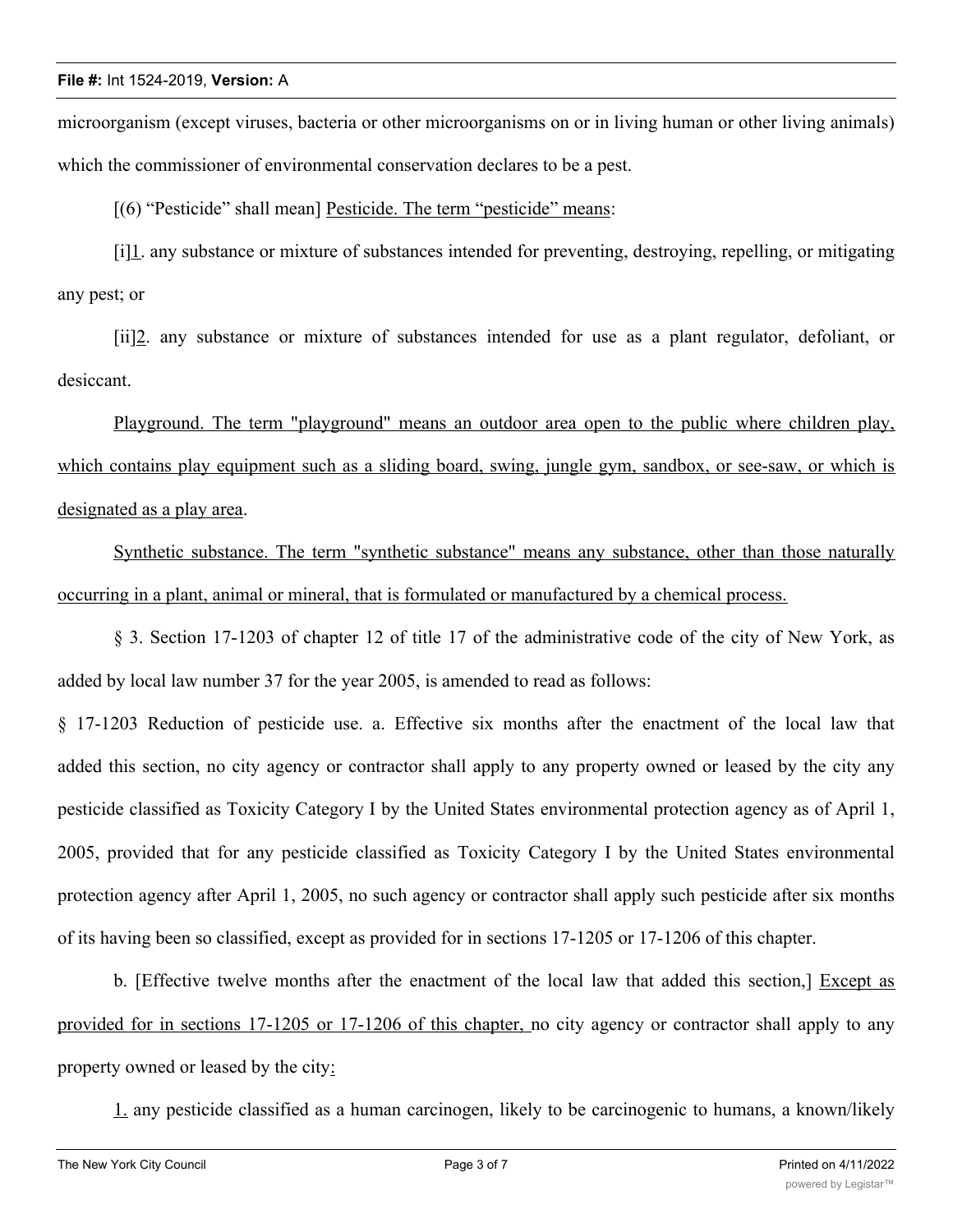carcinogen, a probable human carcinogen, or a possible human carcinogen by the office of pesticide programs of the United States environmental protection agency as of April 1, 2005;

2. any pesticide classified as a human carcinogen, likely to be carcinogenic to humans, a known/likely carcinogen, a probable human carcinogen, or a possible human carcinogen by the office of pesticides programs of the United States environmental protection agency as of the effective date of this clause[except as provided for in sections 17-1205 or 17-1206 of this chapter].

c. [Effective eighteen months after enactment of the local law that added this section,] Except as provided for in sections 17-1205 or 17-1206 of this chapter, no city agency or contractor shall apply to any property owned or leased by the city:

1. any pesticide classified by the California office of environmental health hazard assessment as a developmental toxin as of April 1, 2005[,];

2. any pesticide classified by the California office of environmental health hazard assessment as a developmental toxin as of the effective date of this clause; or

3. any pesticide containing active ingredients listed as known, probably or possibly carcinogenic to humans by the international agency for research on cancer of the world health organization as of the effective date of this clause [except as provided for in sections 17-1205 or 17-1206 of this chapter].

d. Effective eighteen months after the enactment of the local law that added this subdivision, no city agency, contractor or any person acting under the direction of such city agency or contractor shall apply to any playground, or park or other property under the jurisdiction of the department of parks and recreation any pesticide other than a biological pesticide except as provided for in sections 17-1205 and 17-1206 of this chapter.

e. The commissioner may promulgate regulations designating additional pesticides that pose risks to the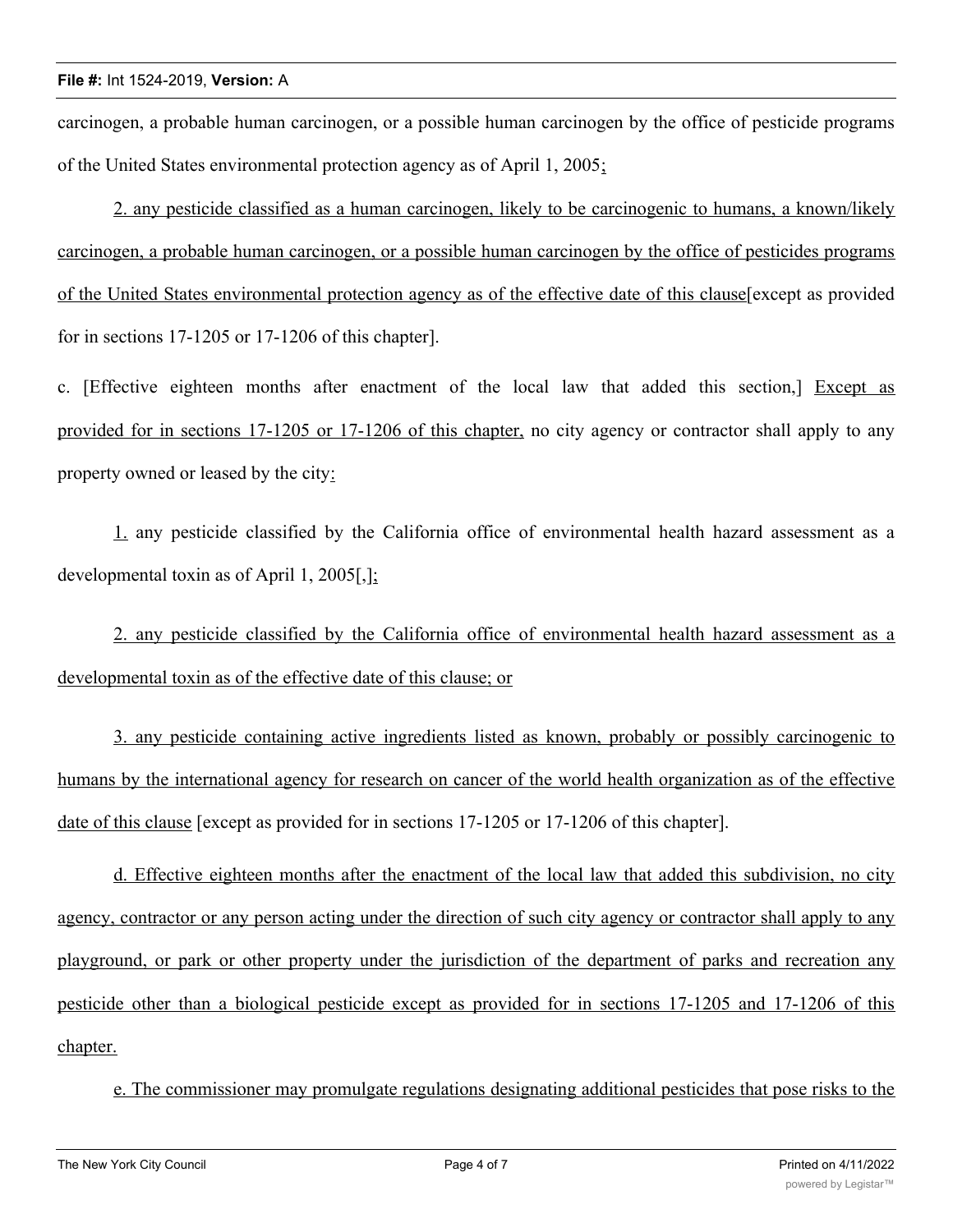public health similar to those posed by the pesticides regulated under this section, and providing that the use of such additional pesticides by city agencies and their contractors shall be subject to limitations set forth in such regulations.

[d] f. On [February] June 1, [2007] 2022, and every [February] June 1 thereafter, the department shall submit to the City Council a report listing changes made to the [list] lists of pesticides [classified as a human carcinogen, likely to be carcinogenic to humans, a known/likely carcinogen, a probable human carcinogen, or a possible human carcinogen by the office of pesticide programs of the United States environmental protection agency and the list of pesticides classified as developmental toxins by the California office of environmental health hazard assessment after April 1, 2005] named in subdivisions b and c since the date of the last report submitted pursuant to this section. Such reports shall also include, for each pesticide added to or removed from such classifications, whether and to what extent such pesticide is used by city agencies or contractors in the city of New York, as well as any efforts city agencies have undertaken to reduce or eliminate the use of pesticides pursuant to paragraphs 11, 12, 13 and 14 in section 17-1205.

§ 4. Section 17-1205 of chapter 12 of title 17 of the administrative code of the city of New York, as added by local law number 37 for the year 2005, is amended to read as follows:

§ 17-1205 Exemptions. a. The restrictions established pursuant to section 17-1203 of this chapter shall not apply to the following:

 $[(1)]$  1. pesticides otherwise lawfully used for the purpose of maintaining a safe drinking water supply at drinking water treatment plants, wastewater treatment plants, reservoirs, and related collection, distribution and treatment facilities;

[(2)] 2. anti-microbial pesticides;

[(3)] 3. pesticides applied to professional sports playing fields, golf courses or used to maintain water quality in swimming pools;

 $[(4)]$   $\underline{4}$  pesticides used for the purpose of maintaining heating, ventilation and air conditioning systems,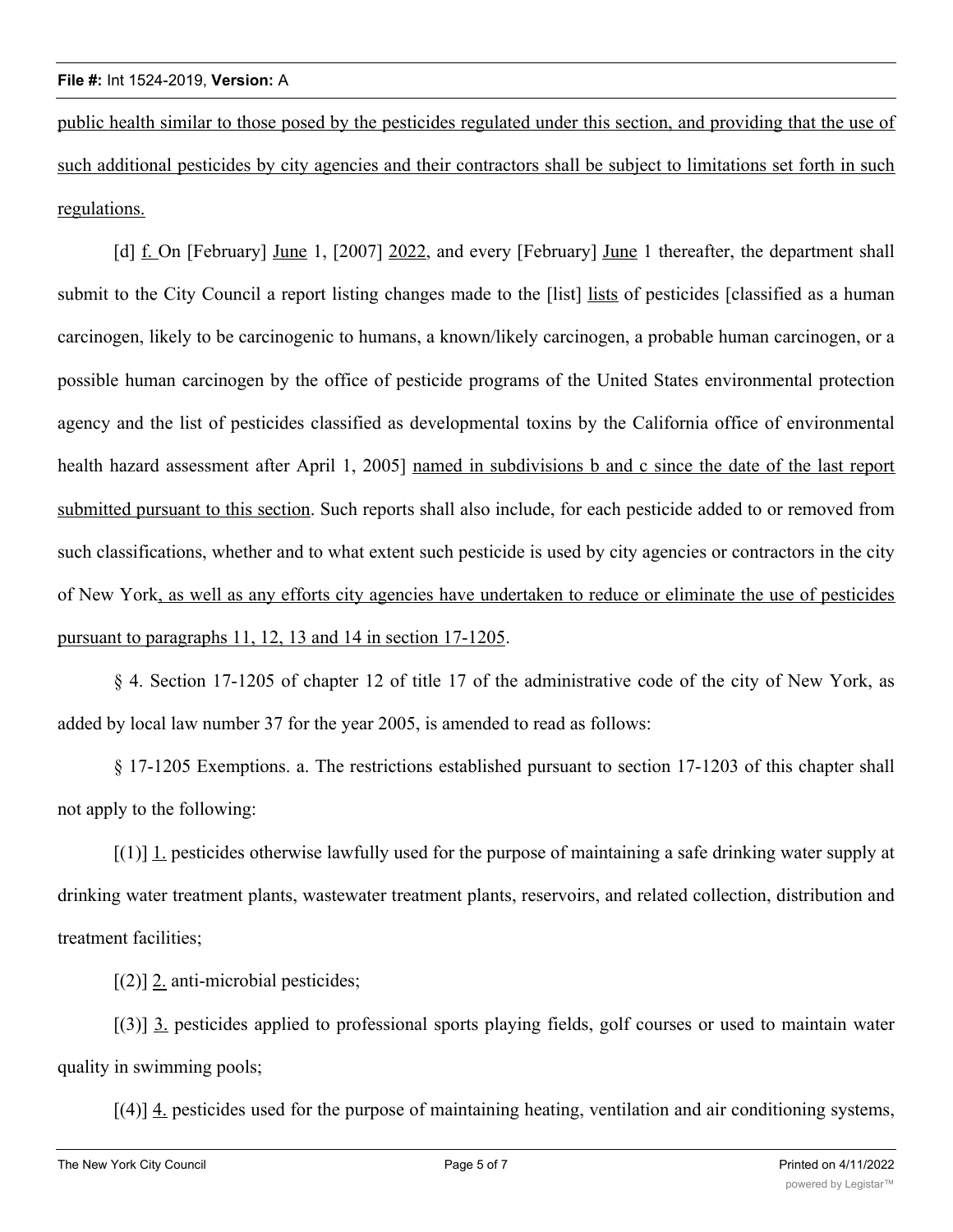## **File #:** Int 1524-2019, **Version:** A

cooling towers and other industrial cooling and heating systems;

[(5)] 5. pesticides used for the purpose of rodent control in containerized baits or placed directly into rodent burrows or placed in areas inaccessible to children or pets;

[(6)] 6. pesticides or classes of pesticides classified by the United States environmental protection agency as not requiring regulation under the federal insecticide, fungicide and rodenticide act, and therefore exempt from such regulation when intended for use, and used only in the manner specified;

[(7)] 7. biological pesticides; [and]

[(8)] 8. boric acid and disodium tetrahydrate, silica gels, diatomaceous earth, and nonvolatile insect bait in tamper resistant containers[.];

9. synthetic substances listed as allowed on the United States department of agriculture national list of allowed and prohibited substances;

10. non-synthetic substances, unless listed as prohibited on the United States department of agriculture national list of allowed and prohibited substances;

11. pesticides used to control invasive plant species listed on the New York state invasive plant list in areas that the agency responsible for the property maintains for purposes other than public access;

12. pesticides used to control harmful plant species, as defined by the New York state department of environmental conservation, found growing on City property maintained for purposes of public access;

13. pesticides used when the agency responsible for the property determines alternative treatments to be a worker safety hazard related to vehicular traffic; and

14. pesticides used to comply with a state or federal mandate or permit requirement.

§ 5. Section 17-1206 of chapter 12 of title 17 of the administrative code of the city of New York, as added by local law number 37 for the year 2005, is amended to read as follows:

§ 17-1206 Waiver. Any city agency, including the department, is authorized to apply to the commissioner for a waiver of the restrictions established pursuant to section 17-1203 of this chapter. Such